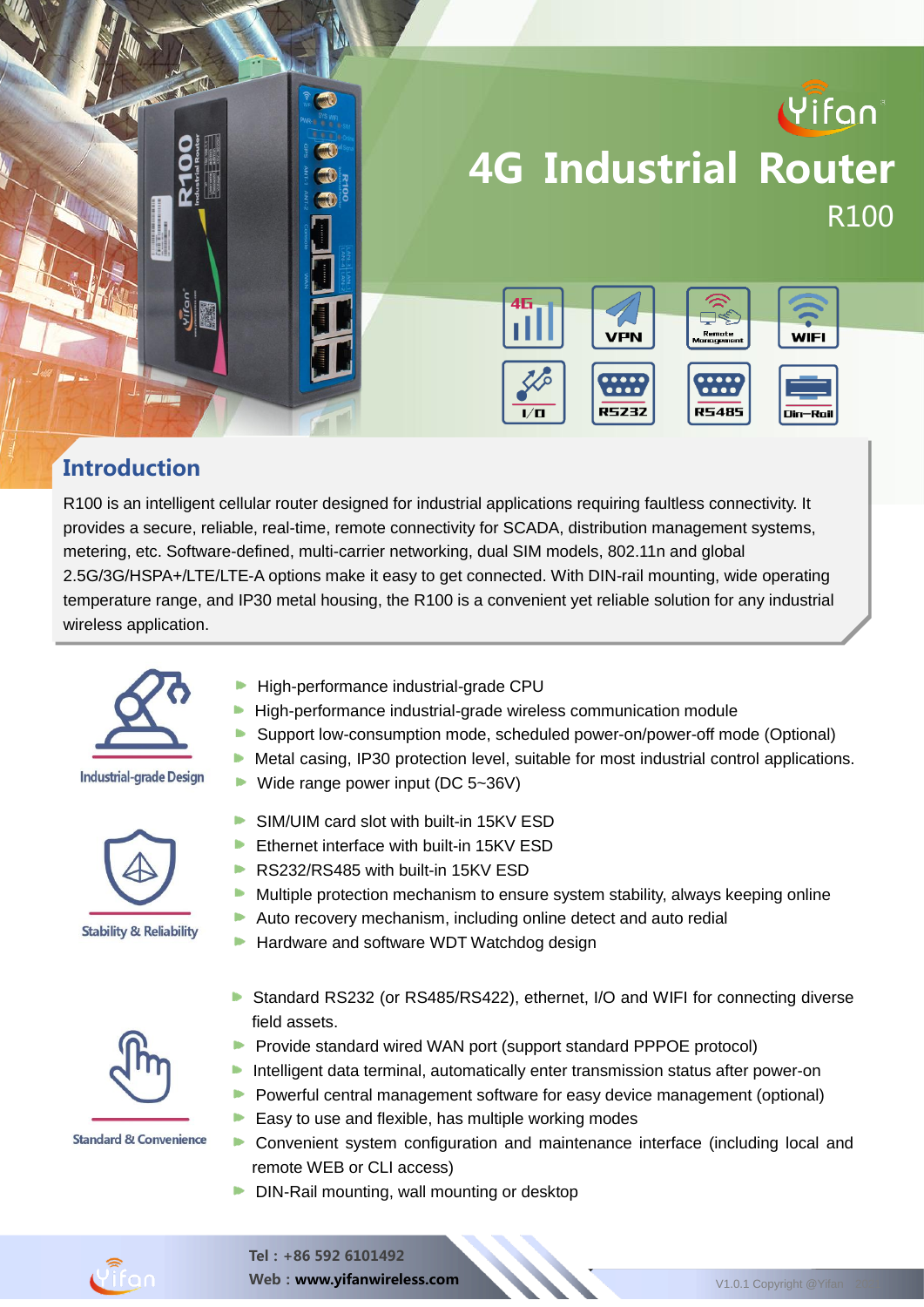

- Support 3G/4G and wired WAN dual link backup (Optional).
- Multiple WAN connection methods, include Static IP/DHCP/PPPOE/DHCP-4G
- Support Load Balancer and Load Shunt (Only for dual sim dual module version)
- Support APN/VPDN
- Support NTP, RTC embedded.
- Support multiple DDNS provider service
- Support multiple online trigger ways, including SMS, ring and data. Support link disconnection when timeout
- Support remote management, SYSLOG, SNMP, TELNET, SSHD, HTTPS, etc.
- Support upgrade software from the local and remote maintenance.
- Support SPI firewall, access control, URL filtering, etc.
- WIFI 802.11b/g/n. Support AP, client, Adhoc, Repeater, Repeater Bridge mode.
- **VPN Tunnel: PPTP/L2TP/OPENVPN/IPSEC/GRE**
- Support TCP/IP, UDP, FTP (Optional), HTTP and other network protocols
- Support DHCP server and DHCP client, NAT, DMZ, QOS.
- Schedule Reboot, Schedule Online and Offline, etc.
- ▶ Support GPS function (Optional)

#### Product Specification

| <b>Cellular Specification</b> |                                                                                                                                                                                                                                                                         |  |  |  |
|-------------------------------|-------------------------------------------------------------------------------------------------------------------------------------------------------------------------------------------------------------------------------------------------------------------------|--|--|--|
| <b>Items</b>                  | <b>Contents</b>                                                                                                                                                                                                                                                         |  |  |  |
| <b>Standard and Band</b>      | LTE FDD: B1/B3/B5/B7/B8/B20/B28<br>B1/B2/B3/B4/B5/B7/B8/B28 (Optional),<br>B2/B4/B5/B12/B13/B17/B66/B71 (Optional)<br>LTE TDD: B38/B39/B40/B41<br>HSPA+/HSUPA/HSDPA/WCDMA/UMTS 2100/1900/900/850MHz<br>EV-DO: BC0<br>CDMA 1x: BC0<br>EDGE/GPRS/GSM 850/900/1800/1900MHz |  |  |  |
| <b>Bandwidth</b>              | LTE CAT4: 150Mbps(DL), 50Mbps (UL)<br>LTE CAT6: 300Mbps(DL), 50Mbps (UL)<br>DC-HSPA+: 42Mbps(DL), 5.76 Mbps(UL)<br>HSPA+: 21 Mbps(DL), 5.76 Mbps(UL)<br>HSDPA: 7.2 Mbps(DL), HSUPA: 5.76 Mbps(UL)<br>UMTS: 384Kbps                                                      |  |  |  |
| <b>Transmit Power</b>         | $<$ 23dBm                                                                                                                                                                                                                                                               |  |  |  |
| <b>Sensitivity</b>            | $< -93.3$ dBm                                                                                                                                                                                                                                                           |  |  |  |



**High Performance**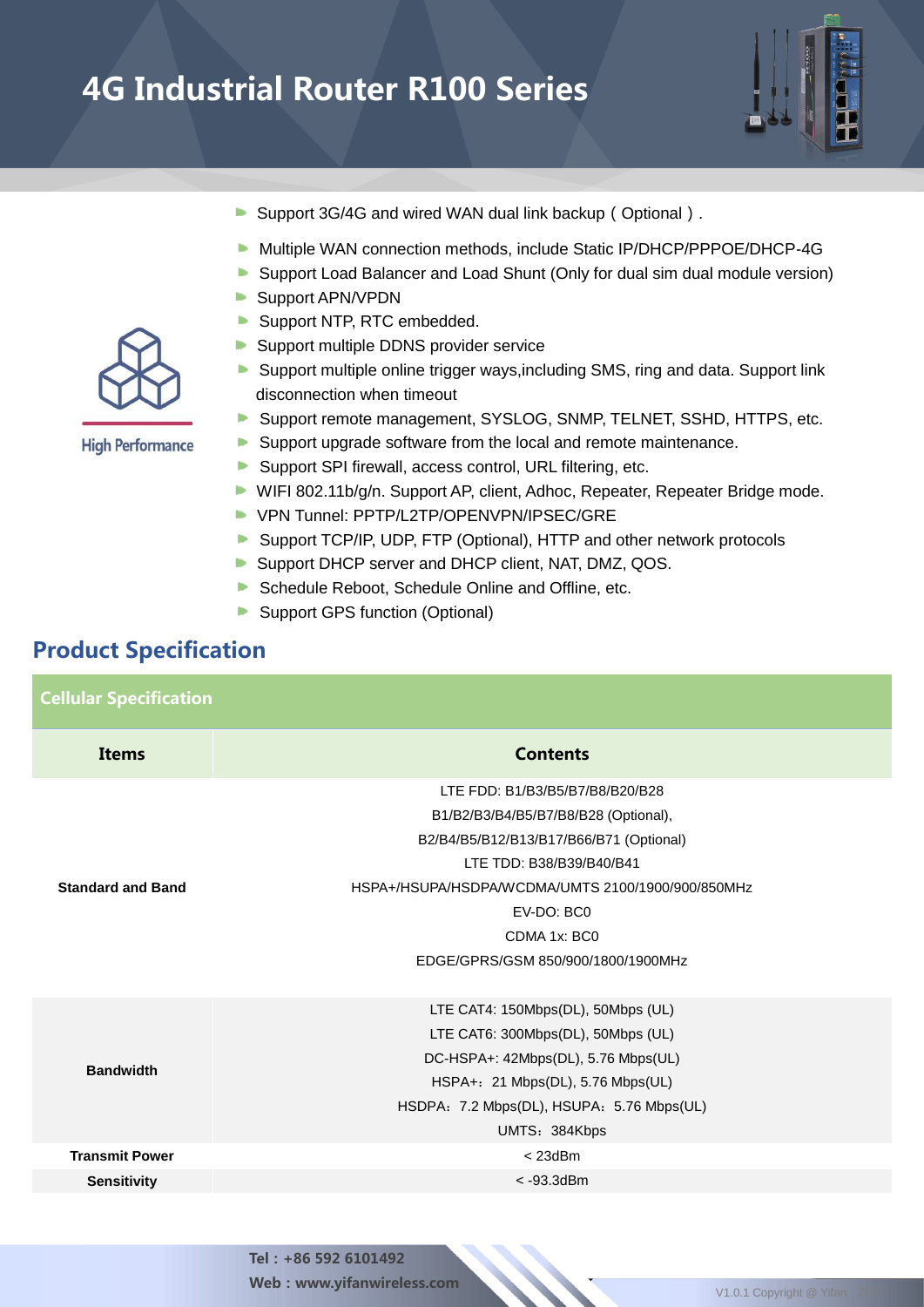

| <b>WIFI Specification</b> |                                                                                                                             |  |  |  |  |  |  |  |
|---------------------------|-----------------------------------------------------------------------------------------------------------------------------|--|--|--|--|--|--|--|
| <b>Items</b>              | <b>Contents</b>                                                                                                             |  |  |  |  |  |  |  |
| <b>Standard and Band</b>  | IEEE802.11b/g/n                                                                                                             |  |  |  |  |  |  |  |
| <b>Bandwidth</b>          | IEEE802.11b/g: 54Mbps (Maximum)                                                                                             |  |  |  |  |  |  |  |
|                           | IEEE802.11n: 144Mbps (Maximum)                                                                                              |  |  |  |  |  |  |  |
| <b>Security</b>           | Support WEP, WPA, WPA2 encrypt methods, optional WPS function                                                               |  |  |  |  |  |  |  |
| <b>Transmit Power</b>     | $15 \pm 2$ dBm                                                                                                              |  |  |  |  |  |  |  |
| <b>Sensitivity</b>        | <- 72dBm @ 54Mbps                                                                                                           |  |  |  |  |  |  |  |
| <b>Hardware System</b>    |                                                                                                                             |  |  |  |  |  |  |  |
| <b>Items</b>              | <b>Contents</b>                                                                                                             |  |  |  |  |  |  |  |
| <b>CPU</b>                | Industrial-grade 32-bit communication processor                                                                             |  |  |  |  |  |  |  |
| Flash                     | 16MB(Extendable to 64MB)                                                                                                    |  |  |  |  |  |  |  |
| DDR <sub>3</sub>          | 128MB                                                                                                                       |  |  |  |  |  |  |  |
| <b>Interfaces</b>         |                                                                                                                             |  |  |  |  |  |  |  |
| <b>Items</b>              | <b>Contents</b>                                                                                                             |  |  |  |  |  |  |  |
| <b>WAN Interface</b>      | 1 x 10/100M RJ45 ethernet port, adaptive MDI/MDIX, built-in 15KV ESD                                                        |  |  |  |  |  |  |  |
| <b>LAN Interface</b>      | 4 x 10/100M RJ45 ethernet port, adaptive MDI/MDIX, built-in 15KV ESD                                                        |  |  |  |  |  |  |  |
|                           | 1 x RS232/RS485 serial interface with built-in 15KV ESD                                                                     |  |  |  |  |  |  |  |
|                           | Data bits: 5, 6, 7, 8 bits                                                                                                  |  |  |  |  |  |  |  |
| <b>Serial</b>             | Stop bits:1, 1.5 (optional), 2 bits                                                                                         |  |  |  |  |  |  |  |
|                           | Error detection: none, even parity, odd parity, SPACE (optional) and MARK (optional)<br>Serial Port Rate: 2400~115200bits/s |  |  |  |  |  |  |  |
|                           |                                                                                                                             |  |  |  |  |  |  |  |
| <b>LED Indicators</b>     | "PWR", "SYS", "WIFI", "SIM", "Online", "Signal Strength"                                                                    |  |  |  |  |  |  |  |
|                           | 6-pin 3.5mm wiring terminal,                                                                                                |  |  |  |  |  |  |  |
|                           | 2 inputs, 1 output, 1 relay; Controlled by Modbus protocol                                                                  |  |  |  |  |  |  |  |
|                           | Input high level: 5 to 30 VDC                                                                                               |  |  |  |  |  |  |  |
| <b>I/O Ports</b>          | Input low level: 0 to 3 VDC                                                                                                 |  |  |  |  |  |  |  |
|                           | Load current: 50mA @ 30VDC<br>Relay load 1A 250V AC/30V DC                                                                  |  |  |  |  |  |  |  |

Tel:+86 592 6101492 Web : www.yifanwireless.com V1.0.1 Copyright @ Yifan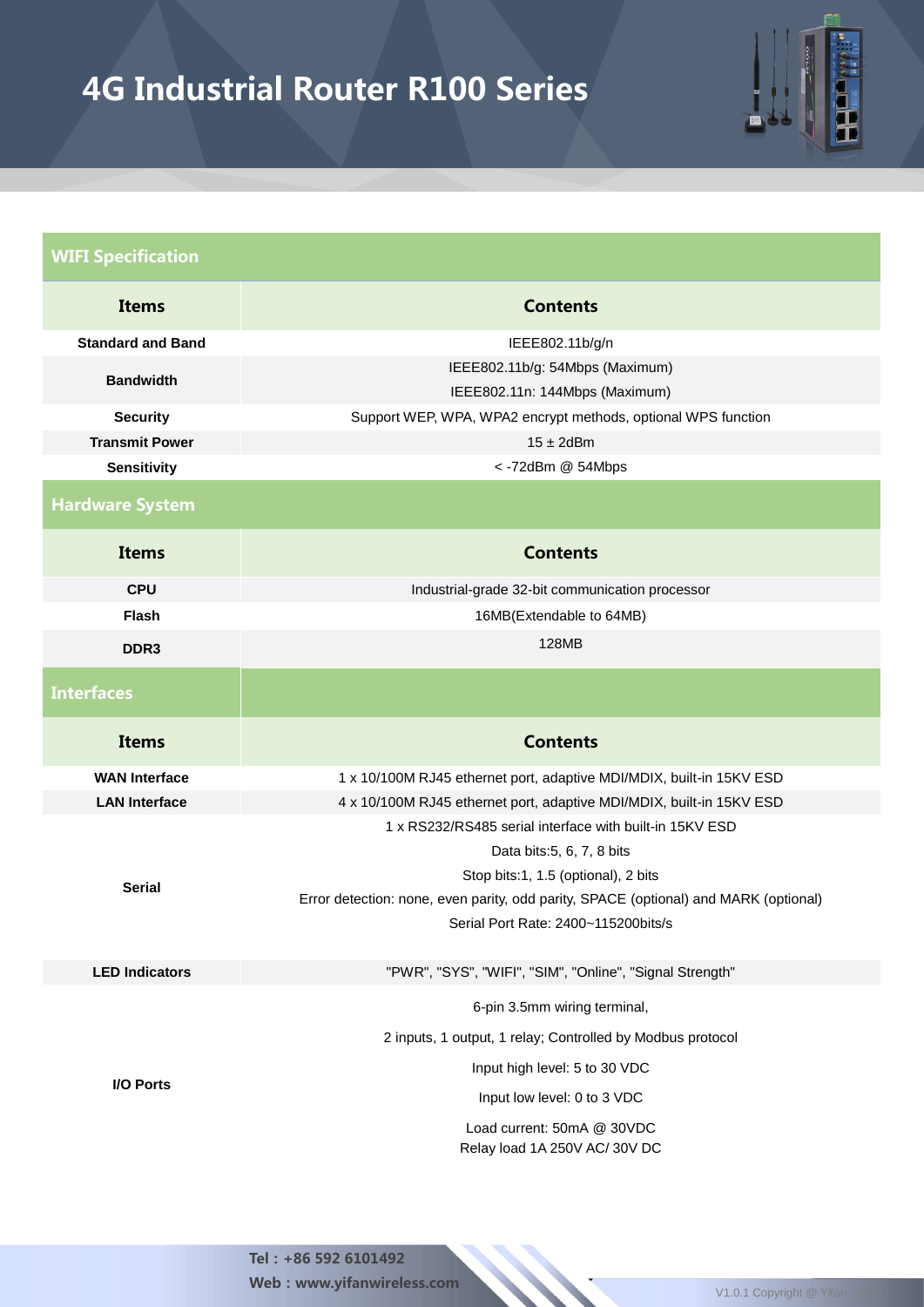

| Antenna Interface      | Cellular: 2 $*$ Standard SMA female antenna interface, characteristic impedance: 50 $\Omega$ |  |  |  |
|------------------------|----------------------------------------------------------------------------------------------|--|--|--|
|                        | WIFI: Standard SMA male antenna interface, characteristic impedance: 50 $\Omega$             |  |  |  |
|                        | Standard drawer type user card interface, support 1.8V/3V SIM/UIM card, built-in 15KV ESD,   |  |  |  |
| <b>SIM/UIM Slot</b>    | support dual-SIM card (optional)                                                             |  |  |  |
| <b>Power Interface</b> | Terminal power socket                                                                        |  |  |  |
| <b>Reset Button</b>    | Can reset router's configuration to default factory setting by this button                   |  |  |  |

| <b>Power</b>                 |                                                                                         |  |  |  |  |  |  |
|------------------------------|-----------------------------------------------------------------------------------------|--|--|--|--|--|--|
| <b>Items</b>                 | <b>Contents</b>                                                                         |  |  |  |  |  |  |
| <b>Input Voltage</b>         | DC 12V/1.5A                                                                             |  |  |  |  |  |  |
| <b>Accepted Range</b>        | DC 5~36V                                                                                |  |  |  |  |  |  |
| Consumption                  | <500mA (12V)                                                                            |  |  |  |  |  |  |
| <b>Physical Properties</b>   |                                                                                         |  |  |  |  |  |  |
| <b>Items</b>                 | <b>Contents</b>                                                                         |  |  |  |  |  |  |
| Casing                       | Metal casing, IP30 protection level, suitable for most industrial control applications. |  |  |  |  |  |  |
| <b>Dimensions</b>            | 134.8 x 115.7 x 45 mm (excluding antennas and mountings)                                |  |  |  |  |  |  |
| Weight                       | 520g                                                                                    |  |  |  |  |  |  |
| <b>Others</b>                |                                                                                         |  |  |  |  |  |  |
| <b>Items</b>                 | <b>Contents</b>                                                                         |  |  |  |  |  |  |
| <b>Operating Temperature</b> | $-35$ ~+75°C ( $-31$ ~+167°F)                                                           |  |  |  |  |  |  |
| <b>Storage Temperature</b>   | $-40$ ~+85°C ( $-40$ ~+185°F)                                                           |  |  |  |  |  |  |
| <b>Relative Humidity</b>     | 95% (non-condensing)                                                                    |  |  |  |  |  |  |

#### GPS(Optional)

| Items                | <b>Contents</b>                                |  |  |  |  |  |
|----------------------|------------------------------------------------|--|--|--|--|--|
| <b>GPS Module</b>    | Industrial GPS module (Optional Beidou module) |  |  |  |  |  |
| <b>Receiver Type</b> | 50 channels<br>GPSL1 (1575.42MHz) C/A code     |  |  |  |  |  |
|                      | Support WAAS and EGNOS, MSAS, GAGAN            |  |  |  |  |  |

Web:www.yifanwireless.com V1.0.1 Copyright @ Yifan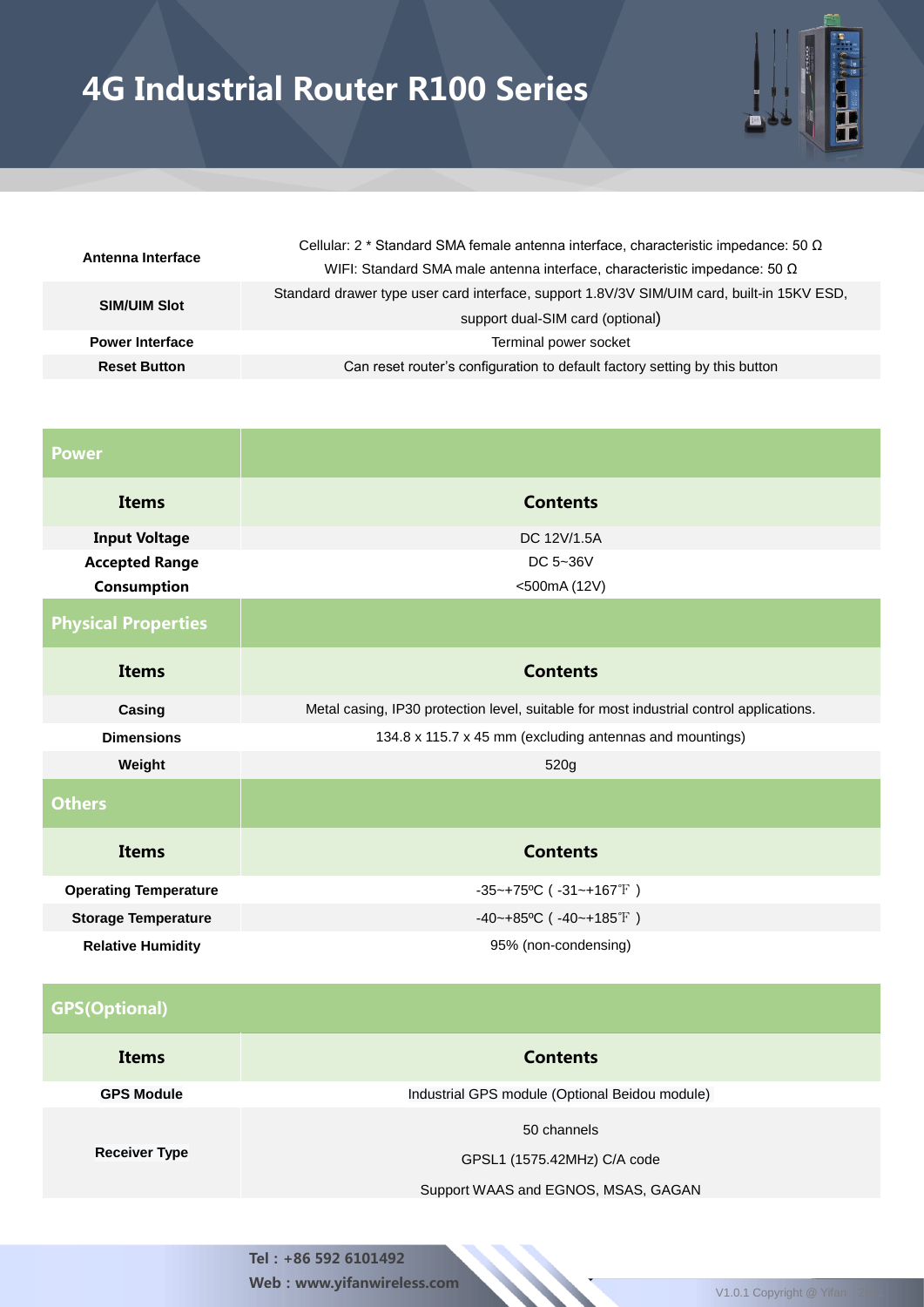

| <b>Maximum Update Rate</b>  | 4Hz                                          |
|-----------------------------|----------------------------------------------|
| <b>Positioning Accuracy</b> | Positioning: 2.5m CPE<br>SBAS: 2.0m CPE      |
| <b>Sensitivity</b>          | Tracking: -160 dBm                           |
|                             | Re-capture: -160 dBm<br>Cold start: -146 dBm |
|                             |                                              |

Topology

**Protocol** NMEA-0183 V2.3



### Dimension





Tel:+86 592 6101492 Web : www.yifanwireless.com V1.0.1 Copyright @ Yifan